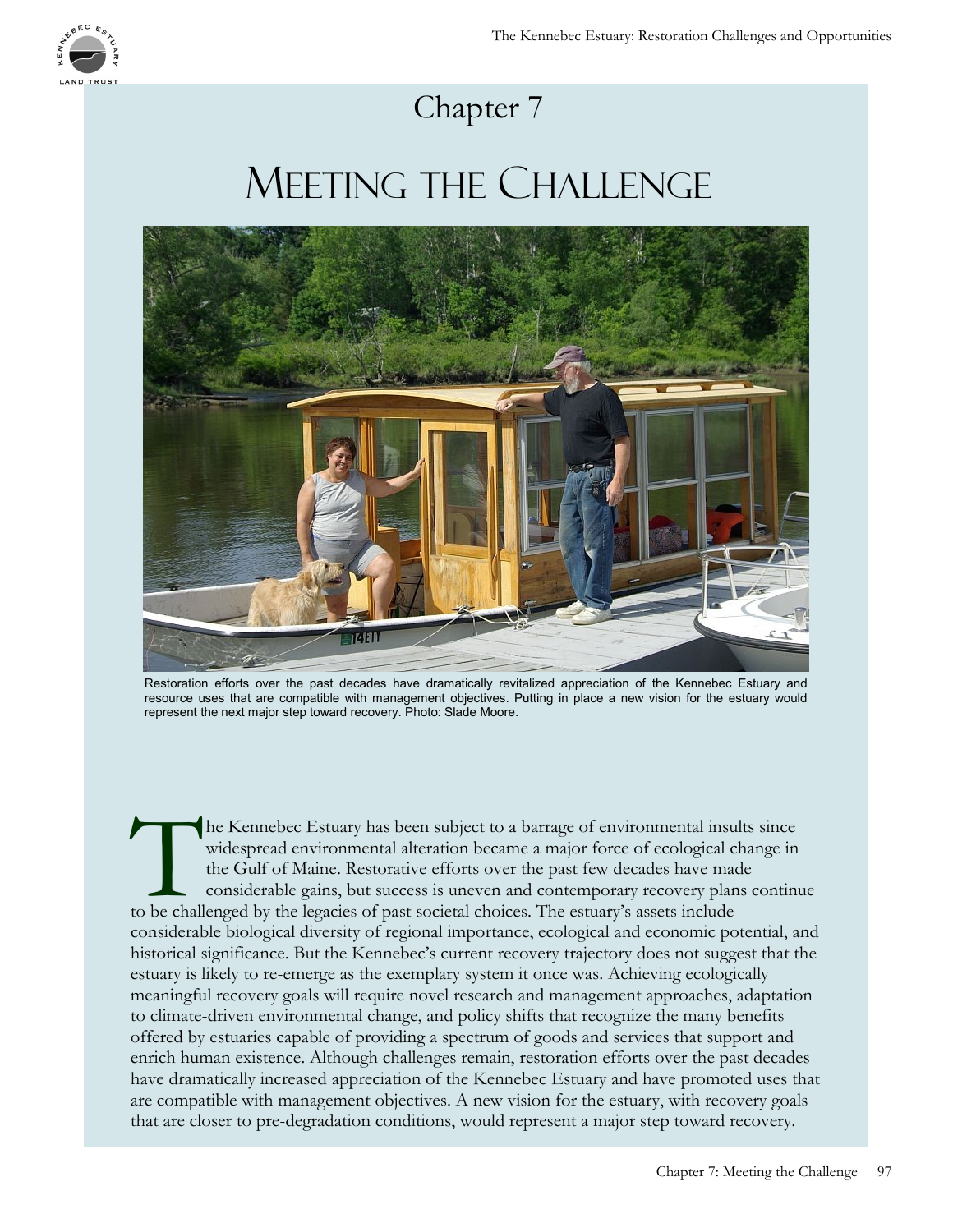

## **Recalibrating a Restorative Vision**

It is still possible to come upon hundreds of rafting ducks in Merrymeeting Bay if care is used while threading through the expanses of flooded wild rice and rush meadow. Initiated by a few wary individuals, the inevitable, collective skyward lurch of flushed waterfowl in huge numbers is marked by a gathering roar that reverberates throughout the upper estuary. For the briefest moment, sky and water tremble, resist, and finally unite under thousands of wings. It is hard to imagine the even greater spectacle Frank Noble described in 1905 of mile-long rafts of ducks shaking Merrymeeting Bay with the force of an earthquake and the roar of a waterfall. In his words, natural phenomena of such scale, grace, and power were "never to be forgotten."

Few among us can recount similar experiences. Likewise, few people today can remember diadromous fish migrations in such vast seasonal pulses that, for weeks on end, the Kennebec's waters boiled and flashed with millions of silver-sided river herring. And that is perhaps illustrative of the greatest challenge to assessing and restoring ecosystems that have been so extensively altered from their historical condition. Once people no longer remembered what the estuary was like before dam building, pollution, log drives, and fishery collapses, we were left without meaningful ecological reference points to evaluate present conditions. In the centuries since Europeans first settled in the region, the Kennebec Estuary absorbed some of the worst environmental insults that could be mustered. Although in some respects the estuary fared better than other ecosystems in the Northeast, the extent of the change was so great that present restoration efforts are dogged by the legacies of past choices.

Developing a defensible characterization of past conditions may be the key to setting ecologically relevant recovery goals for the estuary. In most cases, scientifically collected data that might provide an objective, historically accurate characterization of past conditions only date back to the first half of the 20th century. Understanding of the estuary's past ecological potential requires looking beyond the scant data available. These data often give isolated snapshots of ecosystem condition rather than a more accurate perspective based on the continuum of conditions over a longer term. Also, if we rely solely on a perception of "normal" conditions —largely based on first-hand experience obtained during a low point in the estuary's health—of what constitutes "normal" conditions for the estuary may also lead to recovery goals that aim low in terms of levels of restored ecosystem function. If ecosystem recovery is the goal, a range of knowledge systems must be accessed, including not only direct scientific data but also historical documents, environmental proxies (e.g., seed banks and diatoms locked in sediments), first-person testimonies, and other non-direct and non-traditional data sources. As these diverse sources shape a picture of ecosystem potential, experimental ecological investigations can be used to test hypotheses and improve the resolution and clarity of that picture.

The lack of data allowing assessments of current ecological conditions will hinder restoration efforts until consistent funding sources are marshaled to support and in some cases expand programs that have demonstrated benefit. There is also a dire need to initiate new research and monitoring programs that more realistically reflect the complexity of managing natural systems. Currently, accurate assessments of system health and risk to human well-being are hampered by a lack of data that would otherwise characterize lynchpins of ecosystem integrity and resilience such as water quality, dominant plant communities, and toxic contaminant levels.

Diadromous fish restoration efforts in the Kennebec Estuary are hobbled by a complex history of human-induced environmental alteration, ongoing policy choices, and the responses of fish populations to both. Managing an ecologically meaningful restoration of diadromous species requires development of benchmarks and goals that take into consideration the co-evolved nature of aquatic and terrestrial